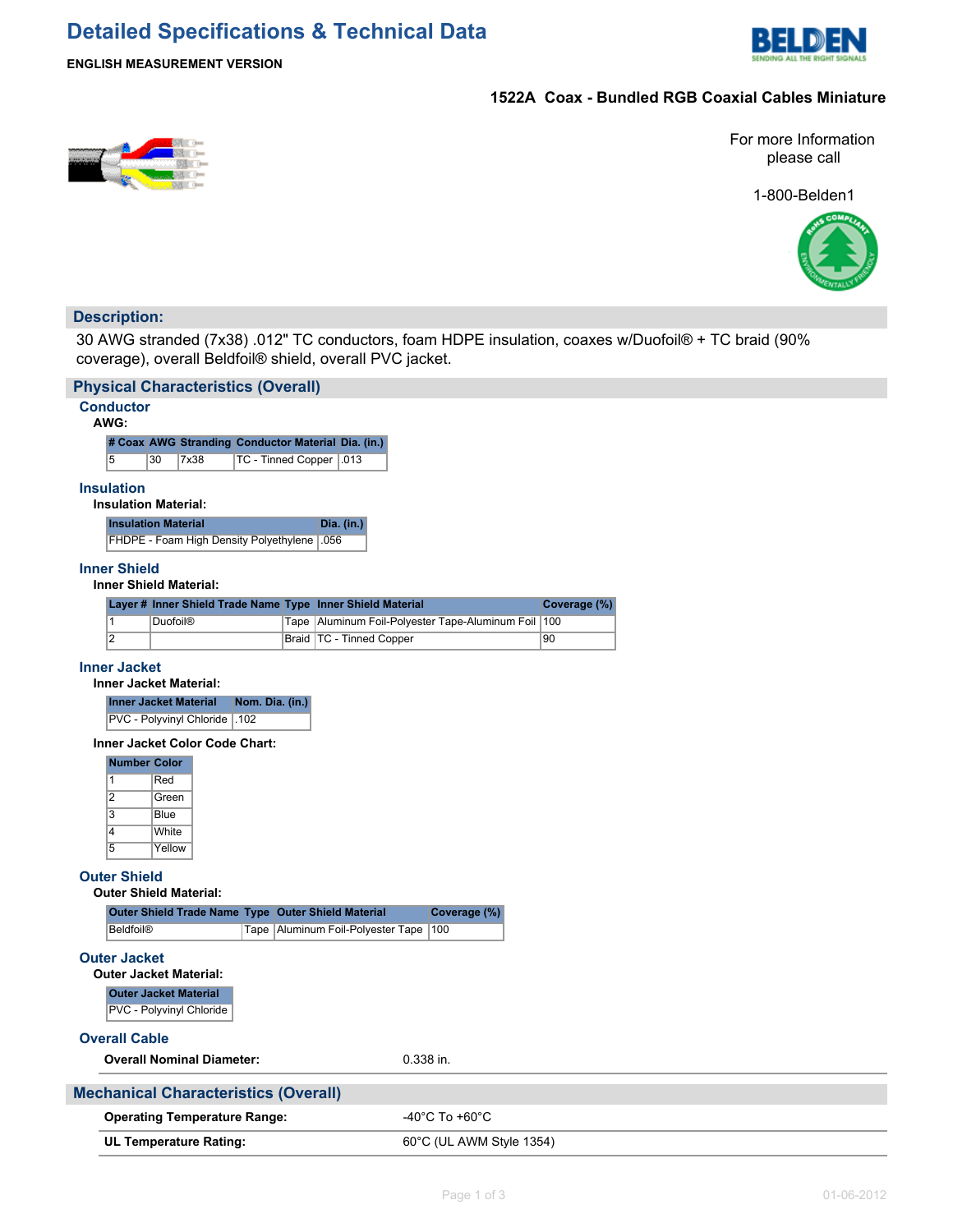# **Detailed Specifications & Technical Data**



## **ENGLISH MEASUREMENT VERSION**

## **1522A Coax - Bundled RGB Coaxial Cables Miniature**

|                                                                                        |                                                                                                                                                                                    | 1522A Coax - Bundled RGB Coaxial Cables Miniature  |
|----------------------------------------------------------------------------------------|------------------------------------------------------------------------------------------------------------------------------------------------------------------------------------|----------------------------------------------------|
|                                                                                        | <b>Bulk Cable Weight:</b>                                                                                                                                                          | 63 lbs/1000 ft.                                    |
|                                                                                        | Max. Recommended Pulling Tension:                                                                                                                                                  | 70 lbs.                                            |
|                                                                                        | Min. Bend Radius (Install)/Minor Axis:                                                                                                                                             | 3.500 in.                                          |
|                                                                                        | <b>Applicable Specifications and Agency Compliance (Overall)</b>                                                                                                                   |                                                    |
|                                                                                        | <b>Applicable Standards &amp; Environmental Programs</b>                                                                                                                           |                                                    |
|                                                                                        | NEC/(UL) Specification:                                                                                                                                                            | CL <sub>2</sub>                                    |
|                                                                                        | <b>AWM Specification:</b>                                                                                                                                                          | UL Style 1354 (each coax); UL Style 2688 (overall) |
|                                                                                        | <b>EU CE Mark:</b>                                                                                                                                                                 | No                                                 |
|                                                                                        | EU Directive 2000/53/EC (ELV):                                                                                                                                                     | Yes                                                |
|                                                                                        | EU Directive 2002/95/EC (RoHS):                                                                                                                                                    | Yes                                                |
|                                                                                        | EU RoHS Compliance Date (mm/dd/yyyy):                                                                                                                                              | 01/01/2004                                         |
|                                                                                        | EU Directive 2002/96/EC (WEEE):                                                                                                                                                    | Yes                                                |
|                                                                                        | EU Directive 2003/11/EC (BFR):                                                                                                                                                     | Yes                                                |
|                                                                                        | CA Prop 65 (CJ for Wire & Cable):                                                                                                                                                  | Yes                                                |
|                                                                                        | MII Order #39 (China RoHS):                                                                                                                                                        | Yes                                                |
| <b>RG Type:</b>                                                                        |                                                                                                                                                                                    | Mini                                               |
| <b>Suitability</b>                                                                     |                                                                                                                                                                                    |                                                    |
|                                                                                        | <b>Plenum/Non-Plenum</b>                                                                                                                                                           |                                                    |
|                                                                                        | Plenum (Y/N):                                                                                                                                                                      | No                                                 |
| 17.3<br><b>VP</b> (%)<br>78<br><b>Nominal Delay:</b><br>Delay (ns/ft)<br>1.30<br>100.0 | Nom. Capacitance Cond. to Other Conductor & Shield:<br>Capacitance (pF/ft)<br><b>Nominal Velocity of Propagation:</b><br>Nom. Conductor DC Resistance:<br>DCR @ 20°C (Ohm/1000 ft) |                                                    |
|                                                                                        | <b>Nominal Outer Shield DC Resistance:</b><br>DCR @ 20°C (Ohm/1000 ft)                                                                                                             |                                                    |
| 9.5                                                                                    |                                                                                                                                                                                    |                                                    |
|                                                                                        | Nom. Attenuation:                                                                                                                                                                  |                                                    |
|                                                                                        | Freq. (MHz) Attenuation (dB/100 ft.)                                                                                                                                               |                                                    |
| 11<br>5                                                                                | 0.8<br>1.5                                                                                                                                                                         |                                                    |
| 10                                                                                     | 2.2                                                                                                                                                                                |                                                    |
| 30                                                                                     | 4.0                                                                                                                                                                                |                                                    |
| 50                                                                                     | 5.4                                                                                                                                                                                |                                                    |
| 100<br>200                                                                             | 8.2<br>12.5                                                                                                                                                                        |                                                    |
| 400                                                                                    | 18.9                                                                                                                                                                               |                                                    |
| 700                                                                                    | 26.5                                                                                                                                                                               |                                                    |